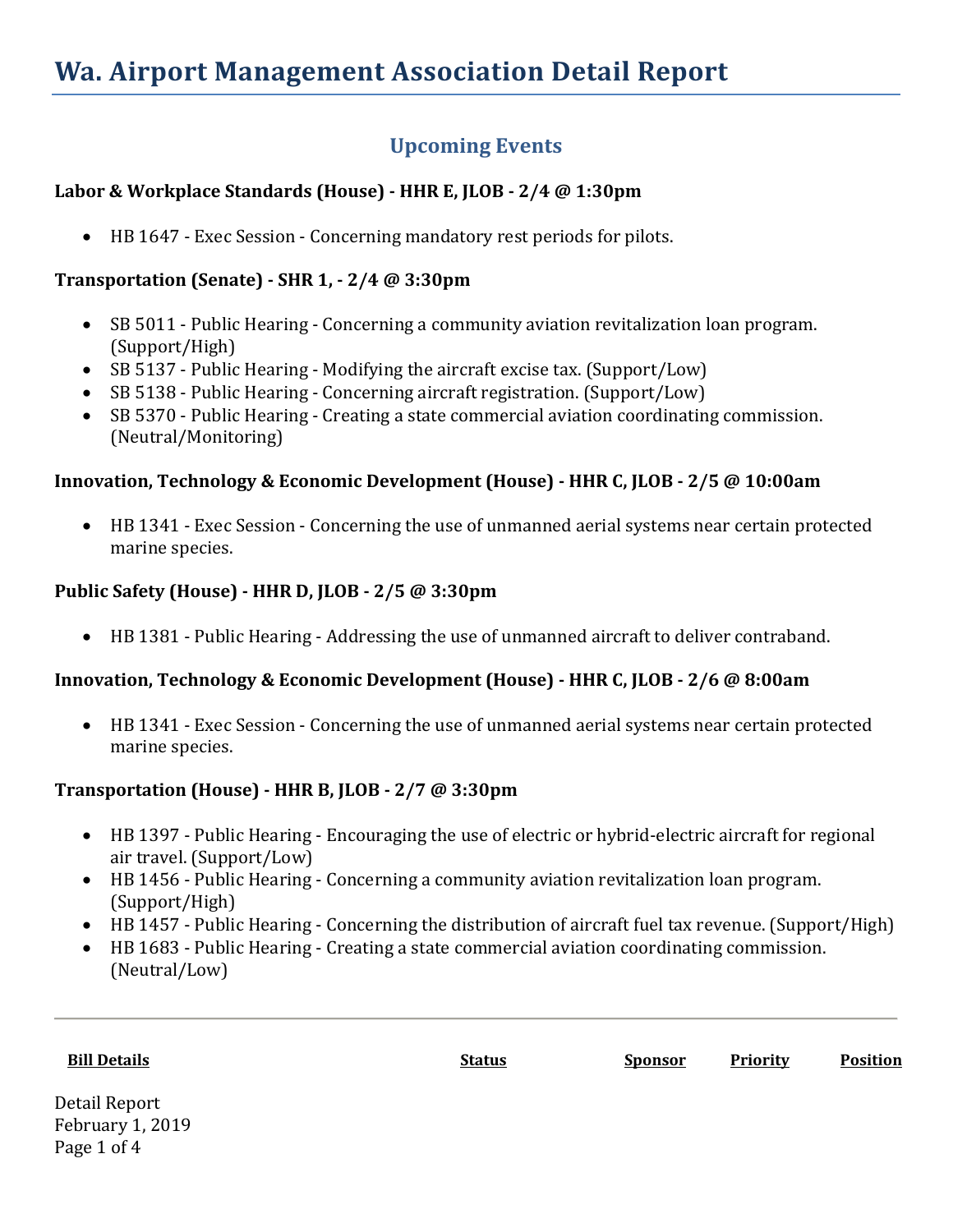|                 | <b>UAVs near marine species</b>                                                                                                                                                                                                                                                                                                                                                                                                                                                                                                                                                                                                                                                                                                                                                                                                                                                                                                                                                                                                                                                                  | H Inn, Tech & E  | Hudgins      |      |         |  |  |
|-----------------|--------------------------------------------------------------------------------------------------------------------------------------------------------------------------------------------------------------------------------------------------------------------------------------------------------------------------------------------------------------------------------------------------------------------------------------------------------------------------------------------------------------------------------------------------------------------------------------------------------------------------------------------------------------------------------------------------------------------------------------------------------------------------------------------------------------------------------------------------------------------------------------------------------------------------------------------------------------------------------------------------------------------------------------------------------------------------------------------------|------------------|--------------|------|---------|--|--|
| <b>HB 1341</b>  | Concerning the use of unmanned aerial systems near certain protected marine species.                                                                                                                                                                                                                                                                                                                                                                                                                                                                                                                                                                                                                                                                                                                                                                                                                                                                                                                                                                                                             |                  |              |      |         |  |  |
|                 | Prohibits an unmanned aerial system from approaching, in any manner, within two hundred yards as<br>measured in any direction, including vertically, of a southern resident orca whale.                                                                                                                                                                                                                                                                                                                                                                                                                                                                                                                                                                                                                                                                                                                                                                                                                                                                                                          |                  |              |      |         |  |  |
|                 | Contraband/unmanned aircraft                                                                                                                                                                                                                                                                                                                                                                                                                                                                                                                                                                                                                                                                                                                                                                                                                                                                                                                                                                                                                                                                     | H Public Safety  | Pellicciotti |      |         |  |  |
|                 | Addressing the use of unmanned aircraft to deliver contraband.                                                                                                                                                                                                                                                                                                                                                                                                                                                                                                                                                                                                                                                                                                                                                                                                                                                                                                                                                                                                                                   |                  |              |      |         |  |  |
| <b>HB1381</b>   | Revises the crimes of introducing contraband in the first, second, and third degree regarding the use of an<br>unmanned aircraft to deliver, or attempt to deliver, a deadly weapon or other contraband to a person<br>confined in a detention facility or secure facility under chapter 71.09 RCW (sexually violent predators).                                                                                                                                                                                                                                                                                                                                                                                                                                                                                                                                                                                                                                                                                                                                                                 |                  |              |      |         |  |  |
|                 | <b>Electric aircraft</b>                                                                                                                                                                                                                                                                                                                                                                                                                                                                                                                                                                                                                                                                                                                                                                                                                                                                                                                                                                                                                                                                         | H Trans          | Slatter      | Low  | Support |  |  |
|                 | Encouraging the use of electric or hybrid-electric aircraft for regional air travel.                                                                                                                                                                                                                                                                                                                                                                                                                                                                                                                                                                                                                                                                                                                                                                                                                                                                                                                                                                                                             |                  |              |      |         |  |  |
| <b>HB 1397</b>  | Establishes the linking communities by encouraging regional aircraft electrification act or LINK-AIR act.<br>Requires the department of transportation to convene a work group to study the state of the electrically<br>powered aircraft industry and assess infrastructure needs related to the deployment of electric or hybrid-<br>electric aircraft for commercial air travel in the state.                                                                                                                                                                                                                                                                                                                                                                                                                                                                                                                                                                                                                                                                                                 |                  |              |      |         |  |  |
| <b>SHB 1399</b> | Paid family & medical leave                                                                                                                                                                                                                                                                                                                                                                                                                                                                                                                                                                                                                                                                                                                                                                                                                                                                                                                                                                                                                                                                      | H Approps        | Robinson     |      |         |  |  |
| (SSB 5449)      | Concerning paid family and medical leave.                                                                                                                                                                                                                                                                                                                                                                                                                                                                                                                                                                                                                                                                                                                                                                                                                                                                                                                                                                                                                                                        |                  |              |      |         |  |  |
|                 | <b>Aeronautics industry</b>                                                                                                                                                                                                                                                                                                                                                                                                                                                                                                                                                                                                                                                                                                                                                                                                                                                                                                                                                                                                                                                                      | H Coll & Wkf Dev | Dent         | High | Support |  |  |
|                 | Concerning the aeronautics industry.                                                                                                                                                                                                                                                                                                                                                                                                                                                                                                                                                                                                                                                                                                                                                                                                                                                                                                                                                                                                                                                             |                  |              |      |         |  |  |
| <b>HB 1455</b>  | Creates the commercial aeronautics loan and loan forgiveness program. Requires the secretary of the<br>department of transportation to: (1) Administer the program; (2) Design and implement a low-interest<br>commercial aeronautics student loan program; (3) Establish eligibility criteria for applicants to qualify for<br>a loan; and (4) Establish a loan forgiveness program that provides for part of a student's total loan<br>amount to be forgiven if certain criteria are met. Creates the commercial aeronautics transfer account.                                                                                                                                                                                                                                                                                                                                                                                                                                                                                                                                                 |                  |              |      |         |  |  |
|                 | Aviation revital. loan prg                                                                                                                                                                                                                                                                                                                                                                                                                                                                                                                                                                                                                                                                                                                                                                                                                                                                                                                                                                                                                                                                       | H Trans          | Dent         | High | Support |  |  |
|                 | Concerning a community aviation revitalization loan program.                                                                                                                                                                                                                                                                                                                                                                                                                                                                                                                                                                                                                                                                                                                                                                                                                                                                                                                                                                                                                                     |                  |              |      |         |  |  |
| <b>HB 1456</b>  | Requires the department of transportation to: (1) Convene a community aviation revitalization board; (2)<br>Provide management services, including fiscal and contract services, and staff support, to assist the board<br>in implementing this act; (3) Make direct loans, if certain conditions are met, to airport sponsors of public<br>use airports for the purpose of airport improvements that primarily support general aviation activities;<br>and (4) Take reasonable measures as are necessary to familiarize government officials and members of<br>the public with chapter 47.68 RCW, particularly the board's authority to make loans. Subjects the public<br>use general aviation airport loan program, when authorized by the board, to the following: (1) The money<br>in the public use general aviation airport loan revolving account must only be used to fulfill commitments<br>arising from loans authorized in chapter 47.68 RCW; and (2) The total outstanding amount that the board<br>must dispense at any time must not exceed the money available from the account. |                  |              |      |         |  |  |
| Detail Report   |                                                                                                                                                                                                                                                                                                                                                                                                                                                                                                                                                                                                                                                                                                                                                                                                                                                                                                                                                                                                                                                                                                  |                  |              |      |         |  |  |

Detail Report February 1, 2019 Page 2 of 4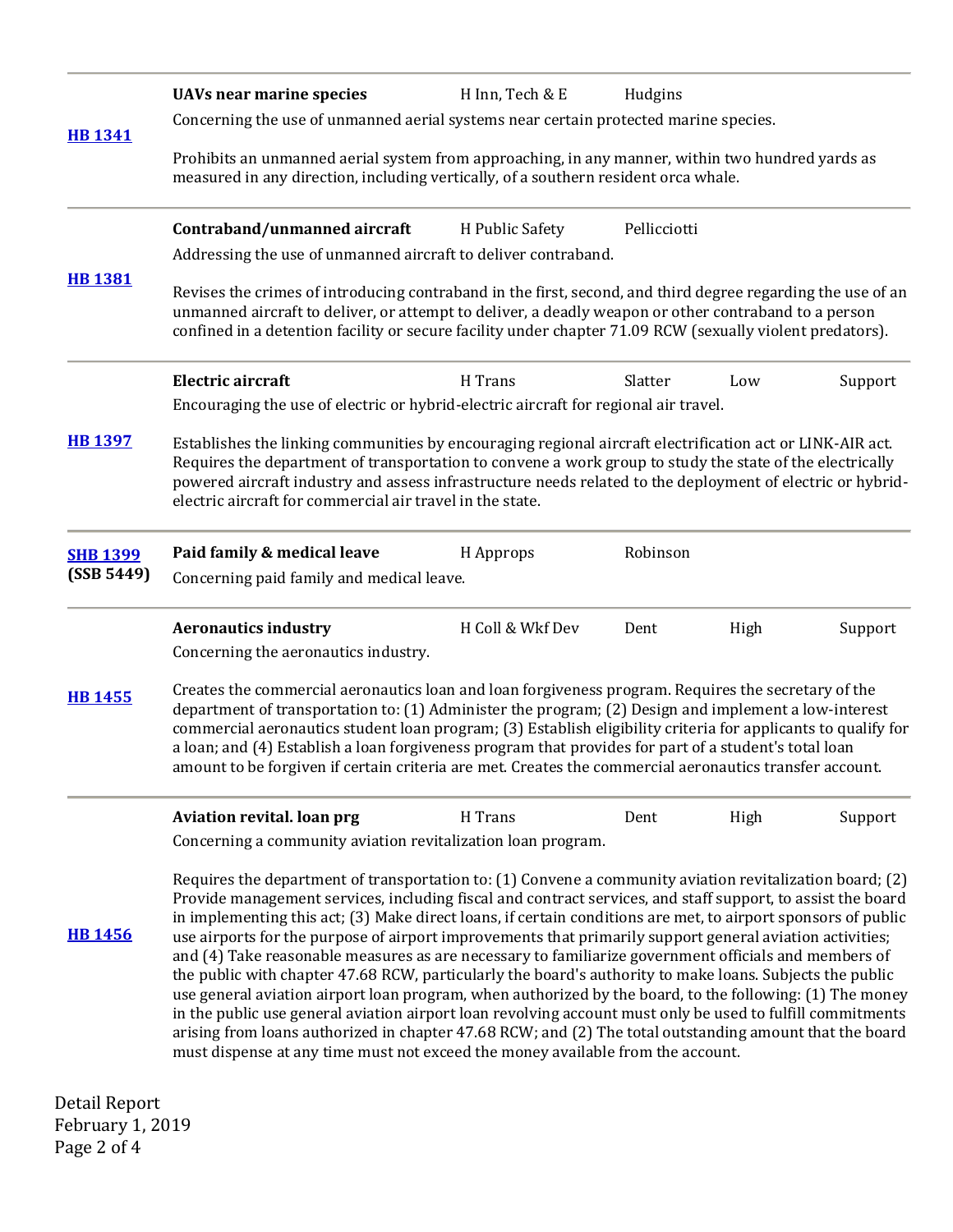| Aircraft fuel tax distrib.                                                                                                                                                                                                                                                                                                                                                                                                                                                                                                                                                                                                                                                                                                                                                                                                                                                                                                                                       | H Trans                           | Dent                                                                                                       | High                                                                                                                          | Support                                                                                                                                                                                                        |  |  |
|------------------------------------------------------------------------------------------------------------------------------------------------------------------------------------------------------------------------------------------------------------------------------------------------------------------------------------------------------------------------------------------------------------------------------------------------------------------------------------------------------------------------------------------------------------------------------------------------------------------------------------------------------------------------------------------------------------------------------------------------------------------------------------------------------------------------------------------------------------------------------------------------------------------------------------------------------------------|-----------------------------------|------------------------------------------------------------------------------------------------------------|-------------------------------------------------------------------------------------------------------------------------------|----------------------------------------------------------------------------------------------------------------------------------------------------------------------------------------------------------------|--|--|
| Requires the money collected from a consumer or user of aircraft fuel to be transmitted to the state<br>treasurer and distributed as follows: (1) An amount equal to revenues collected from one percent of the<br>total 6.5 percent of the use tax or the retail sales tax must be credited to the aeronautics account; and (2)<br>The remainder of the revenue must be credited to the state general fund.                                                                                                                                                                                                                                                                                                                                                                                                                                                                                                                                                     |                                   |                                                                                                            |                                                                                                                               |                                                                                                                                                                                                                |  |  |
| Pilot rest periods                                                                                                                                                                                                                                                                                                                                                                                                                                                                                                                                                                                                                                                                                                                                                                                                                                                                                                                                               | H Labor & Workpl                  | Chapman                                                                                                    |                                                                                                                               |                                                                                                                                                                                                                |  |  |
| Aviation coordinating comm'n                                                                                                                                                                                                                                                                                                                                                                                                                                                                                                                                                                                                                                                                                                                                                                                                                                                                                                                                     | H Trans                           | Orwall                                                                                                     | Low                                                                                                                           | Neutral                                                                                                                                                                                                        |  |  |
| <b>Unmanned aircraft</b><br>Concerning unmanned aircraft.                                                                                                                                                                                                                                                                                                                                                                                                                                                                                                                                                                                                                                                                                                                                                                                                                                                                                                        | H Inn, Tech & E                   | Lovick                                                                                                     |                                                                                                                               |                                                                                                                                                                                                                |  |  |
| Medical transp. aircraft/tax                                                                                                                                                                                                                                                                                                                                                                                                                                                                                                                                                                                                                                                                                                                                                                                                                                                                                                                                     | H Finance                         | Dent                                                                                                       |                                                                                                                               |                                                                                                                                                                                                                |  |  |
| Making permanent the tax preferences for aircraft owned by nonprofit organizations to provide<br>emergency medical transportation services.                                                                                                                                                                                                                                                                                                                                                                                                                                                                                                                                                                                                                                                                                                                                                                                                                      |                                   |                                                                                                            |                                                                                                                               |                                                                                                                                                                                                                |  |  |
| Aviation revital. loan prg                                                                                                                                                                                                                                                                                                                                                                                                                                                                                                                                                                                                                                                                                                                                                                                                                                                                                                                                       | S Transportation                  | Honeyford                                                                                                  | High                                                                                                                          | Support                                                                                                                                                                                                        |  |  |
| Requires the department of transportation to: (1) Convene a community aviation revitalization board to<br>exercise the powers granted in chapter 47.68 RCW (aeronautics); (2) Provide management services,<br>including fiscal and contract services, to assist the board in implementing chapter 47.68 RCW; and (3)<br>Provide staff support to the board as needed. Authorizes the community aviation revitalization board to:<br>(1) Make direct loans to airport sponsors of public use airports for the purpose of airport improvements<br>that primarily support general aviation activities; and (2) Provide loans for the purpose of airport<br>improvements if the state is receiving commensurate public benefit that must include, as a condition of<br>the loan, a commitment to provide public access to the airport. Requires the department and the board to<br>keep proper records of accounts, which are subject to audit by the state auditor. |                                   |                                                                                                            |                                                                                                                               |                                                                                                                                                                                                                |  |  |
| Aircraft excise tax<br>Modifying the aircraft excise tax.                                                                                                                                                                                                                                                                                                                                                                                                                                                                                                                                                                                                                                                                                                                                                                                                                                                                                                        | S Transportation                  | Honeyford                                                                                                  | Low                                                                                                                           | Support                                                                                                                                                                                                        |  |  |
| <b>Aircraft registration</b><br>Concerning aircraft registration.                                                                                                                                                                                                                                                                                                                                                                                                                                                                                                                                                                                                                                                                                                                                                                                                                                                                                                | S Transportation                  | Honeyford                                                                                                  | Low                                                                                                                           | Support                                                                                                                                                                                                        |  |  |
|                                                                                                                                                                                                                                                                                                                                                                                                                                                                                                                                                                                                                                                                                                                                                                                                                                                                                                                                                                  | Modifies the aircraft excise tax. | Concerning the distribution of aircraft fuel tax revenue.<br>Concerning mandatory rest periods for pilots. | Creating a state commercial aviation coordinating commission.<br>Concerning a community aviation revitalization loan program. | Requires commercial unmanned aircraft to be registered with the department of transportation for each<br>calendar year in which the aircraft is operated or is based in this state. Exempts the following from |  |  |

Detail Report February 1, 2019 Page 3 of 4